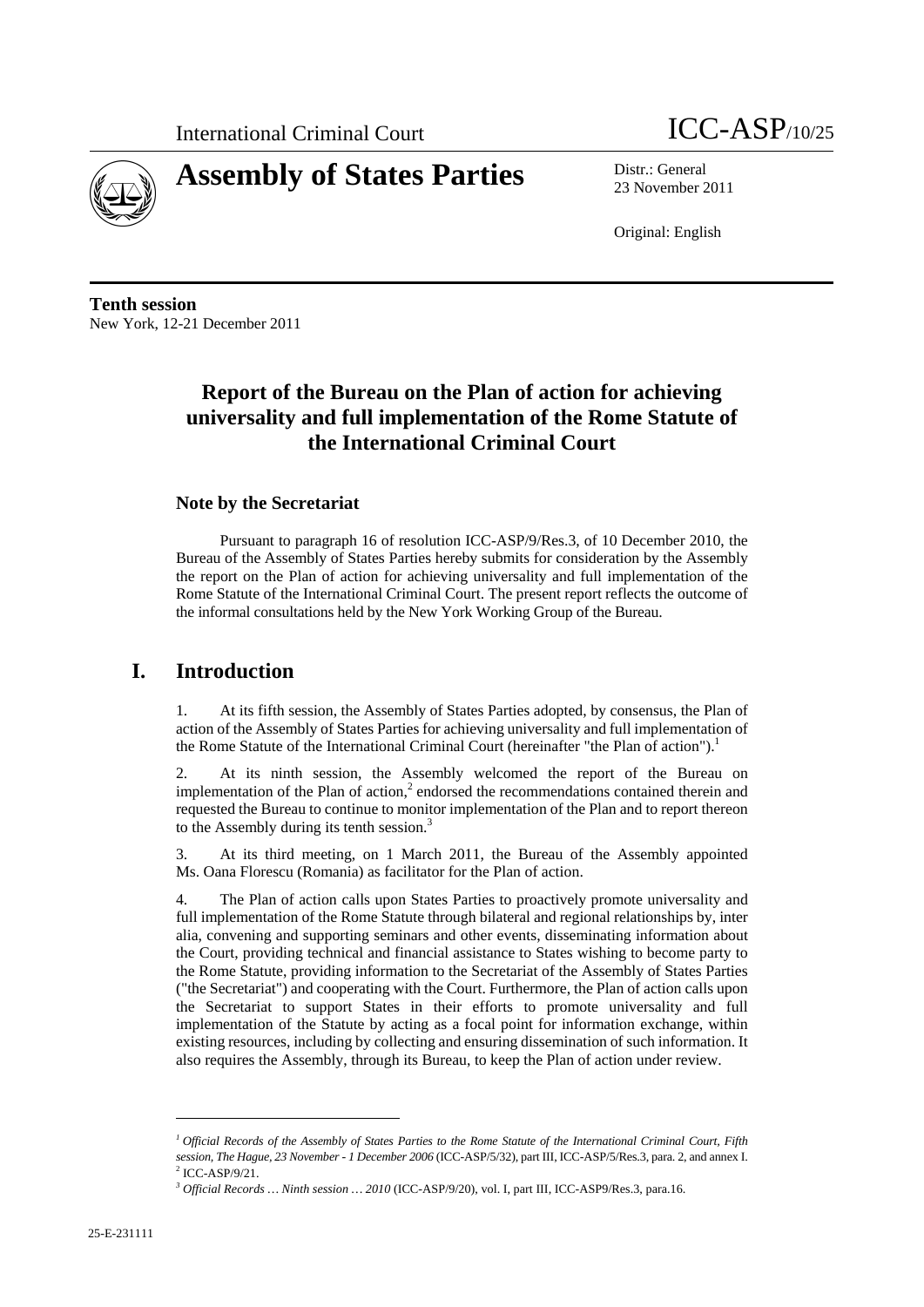5. The Plan of action has been under consideration by the New York Working Group of the Bureau. In addition, consultations have taken place in The Hague in order to keep delegates, Court officials, members of civil society and other interested parties based in the Netherlands up to date on the progress in the discussions on the Plan of action and to receive their suggestions, comments and recommendations.

# **II. Informal consultations**

6. On 7 June and 3 August 2011, the facilitator convened two open meetings in New York. Representatives of States Parties, of non-States Parties to the Rome Statute, the Secretariat, international organizations, the Court and civil society were invited to participate in the discussions. The participation of many interested actors in the deliberations on the Plan of Action in New York contributes to the achievement of both objectives of the Plan of action: universality and full implementation of the Rome Statute. The facilitator also held informal consultations with numerous actors in different forums.

7. The informal consultations focused on the mandate and programme of work of the facilitator, the status of ratification and implementation of the Rome Statute, the content of the Plan of action and the progress achieved since the adoption of the Plan. The facilitator noted that the Secretariat of the Assembly had been designated as the focal point for information exchange with regards to the Plan of Action. Although the Secretariat sent its annual note verbale<sup>4</sup> requesting States to provide information on actions undertaken to promote the ratification and full implementation of the Rome Statute, the rate of response had been low. In 2011 only 13 States Parties and two regional organizations<sup>5</sup> responded and since 2007 only 58 States Parties had responded. She encouraged all States Parties that had not yet done so to provide the requested information.

8. In addition to the open meetings, the facilitator held many bilateral consultations with representatives of States, members of civil society, international organizations and the Secretariat.

9. No amendments to the provisions of the current Plan of action were suggested.

# **III. Updates on activities by States Parties**

10. The previous facilitator indicated that Slovakia and Trinidad and Tobago had co-organized a meeting for the Caribbean Community (CARICOM) Permanent Missions during the ninth session of the Assembly. The representative of Trinidad and Tobago noted that his State had pledged to promote ratification of the Statute, ratification of the Agreement on Privileges and Immunities of the Court (APIC) as well as the adoption of implementing legislation among CARICOM States Parties. To that end, Trinidad and Tobago had co-organized on 16 and 17 May, together with the Commonwealth Secretariat and with the assistance of the Secretariat of the Assembly, a regional seminar for the CARICOM region in Port of Spain, Trinidad and Tobago. The accession of Grenada to the Rome Statute was also announced at the Port of Spain seminar.

11. Attention was drawn to several other States' pledges with regard to universality. Efforts to that effect had included support of a workshop in Malaysia and would also include a seminar with States of the Bolivarian Alliance for the Peoples of Our America Group (ALBA) to encourage ratification and full implementation of the Rome Statute. States Parties had also conducted universality work in the Asia and Pacific region, mentioning the meeting of Asian-African Legal Consultative Organization which organized a Meeting of the Legal Experts on the Rome Statute in Putrajaya, Malaysia in July 2011. With the accession of Maldives to the Rome Statute on 21 September 2011, the total number of States Parties from the Asia and Pacific region has increased to 17.

 $\overline{a}$ 

<sup>&</sup>lt;sup>4</sup> ICC-ASP/10/S/PA/07, dated 7 February 2011.

<sup>&</sup>lt;sup>5</sup> Australia, Bolivia, Botswana, Chile, the Commonwealth Secretariat, Czech Republic, the European Union, Finland, Greece, Madagascar, Mauritius, Mexico, Republic of Serbia, Suriname and Sweden.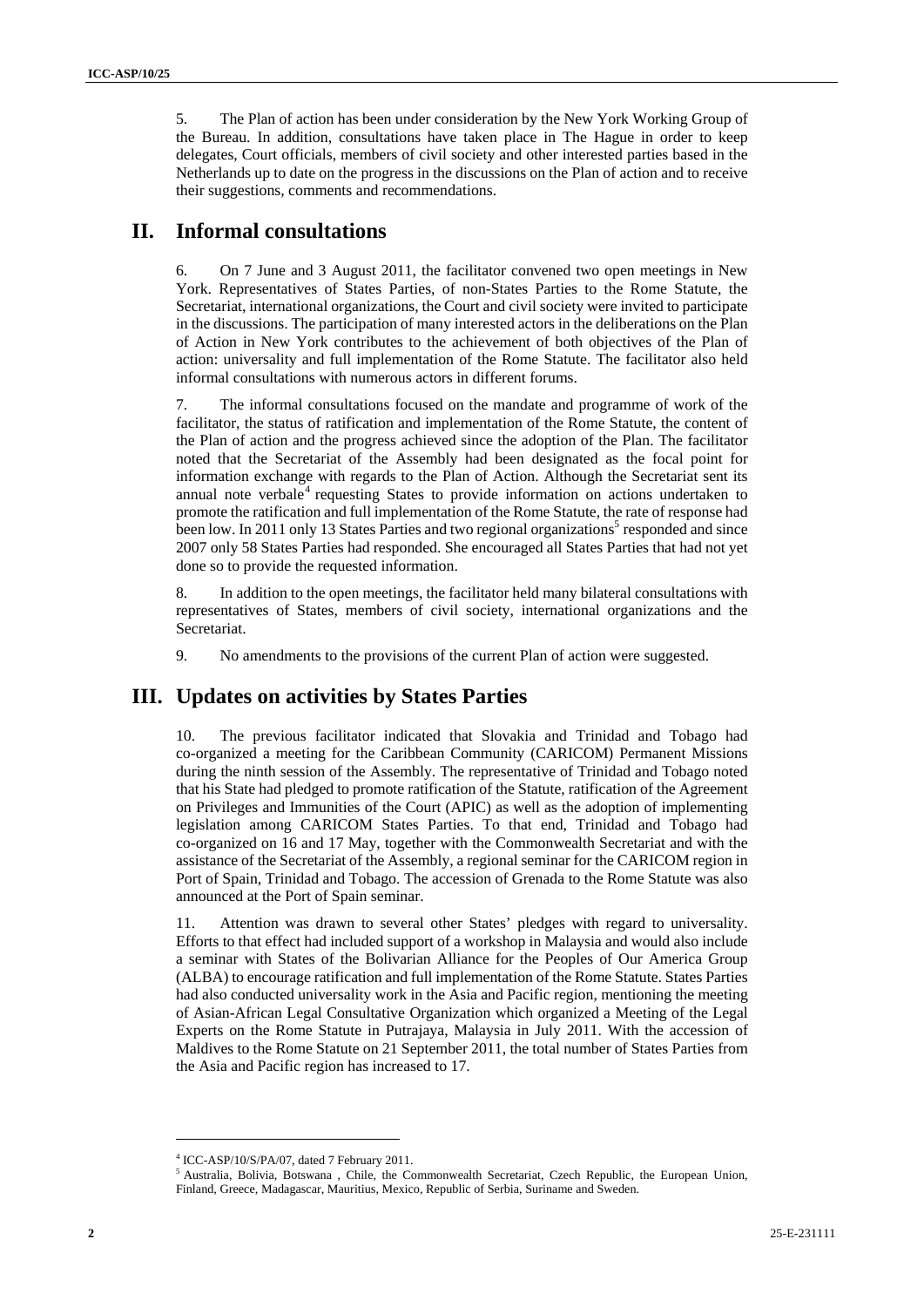#### **IV. Updates on activities by the Court**

12. As the "external face of the Court"<sup>6</sup>, the President represents the Court as a whole in interaction with States Parties and non-States Parties, international and regional organizations and global civil society with a view to prioritizing and enhancing the effectiveness of universality related efforts.

13. In 2011 the President of the Court visited Southeast Asia with the purpose of urging States in the region to consider joining the Rome Statute. In the Philippines, the President informed that he had signed the instrument of ratification, which would be sent to the Senate for concurrence. The Philippines Senate then endorsed the ratification of the Rome Statute in August and the Philippines subsequently deposited the instrument of ratification with the United Nations.

14. President Song also visited Brunei Darussalam and Malaysia, where he held meetings with high officials. Subsequently, the Malaysian Cabinet adopted a unanimous decision on accession to the Rome Statute, however Malaysia has yet to deposit the instrument of accession. On 9 March 2011, while in Kuala Lumpur, President Song gave a keynote address at the Asia-Pacific Parliamentary Consultation on the Universality of the Rome Statute, organised by the Malaysian Parliament and Parliamentarians for Global Action (PGA). The bipartisan delegation from the Maldives announced that, inspired by the discussions at the event, they were going to de-block the accession procedure in their country.

15. In May 2011, the Court co-organized the Regional Seminar on the Court, with the League of Arab States, the State of Qatar and the Court in Doha, Qatar. At this seminar, the President of the Assembly and Court officials called for Arab States to become parties to the Rome Statute. Only three members of the League of Arab States were States Parties. It was also recalled that States could participate in the work of the Court and cooperate with it prior to ratification. The Registrar had launched an appeal for Arab lawyers to join the list of counsel licensed to practice before the Court.

16. In July 2011, President Song held bilateral meetings with senior representatives (mainly attorney-generals or law ministers) of more than ten non-States Parties – mainly from the Asia-Pacific but also Africa and GRULAC – in the margins of the Commonwealth Law Ministers Meeting in Sydney, Australia. The President of the Court co-hosted with the Asian-African Legal Consultative Organization and the Government of Malaysia a Meeting of the Legal Experts on the Rome Statute in Putrajaya, Malaysia on 19 and 20 July 2011. President Song visited also Mozambique in August 2011 to participate in the Annual General Meeting of the Southern African Development Community Lawyers' Association, and used the opportunity to encourage Mozambique to ratify the Rome Statute.

17. The vice-presidents of the Court, Judge Hans-Peter Kaul and Judge Fatoumata Dembele Diarra visited Thailand and Cameroon respectively, where they met with high officials and delivered the keynote address at a conference on the ICC in Bangkok and Yaoundé in January and June 2011, respectively.

# **V. Updates on activities by the facilitator**

18. As it has been the practice of previous facilitators, the role of the facilitator on Plan of action for achieving universality and full implementation of the Rome Statute is to encourage States, in conjunction with other actors, to organize and participate in seminars and events aimed at promoting awareness and understanding of the mandate and work of the Court.

19. The facilitator continued the practice, launched in New York, of organizing a series of seminars, panel discussions and events focusing on the Rome Statute. In this regard, her activities focused on one of the regions least represented in the Assembly, namely Central Asia. To that end, she had organized a working luncheon for States in Central Asia, which was attended by representatives from Kazakhstan, Uzbekistan, Tajikistan and Turkmenistan. Together with a representative of the International Committee for the Red Cross, she had

 $\overline{a}$ 

 $6$  ICC-ASP/9/34, annex.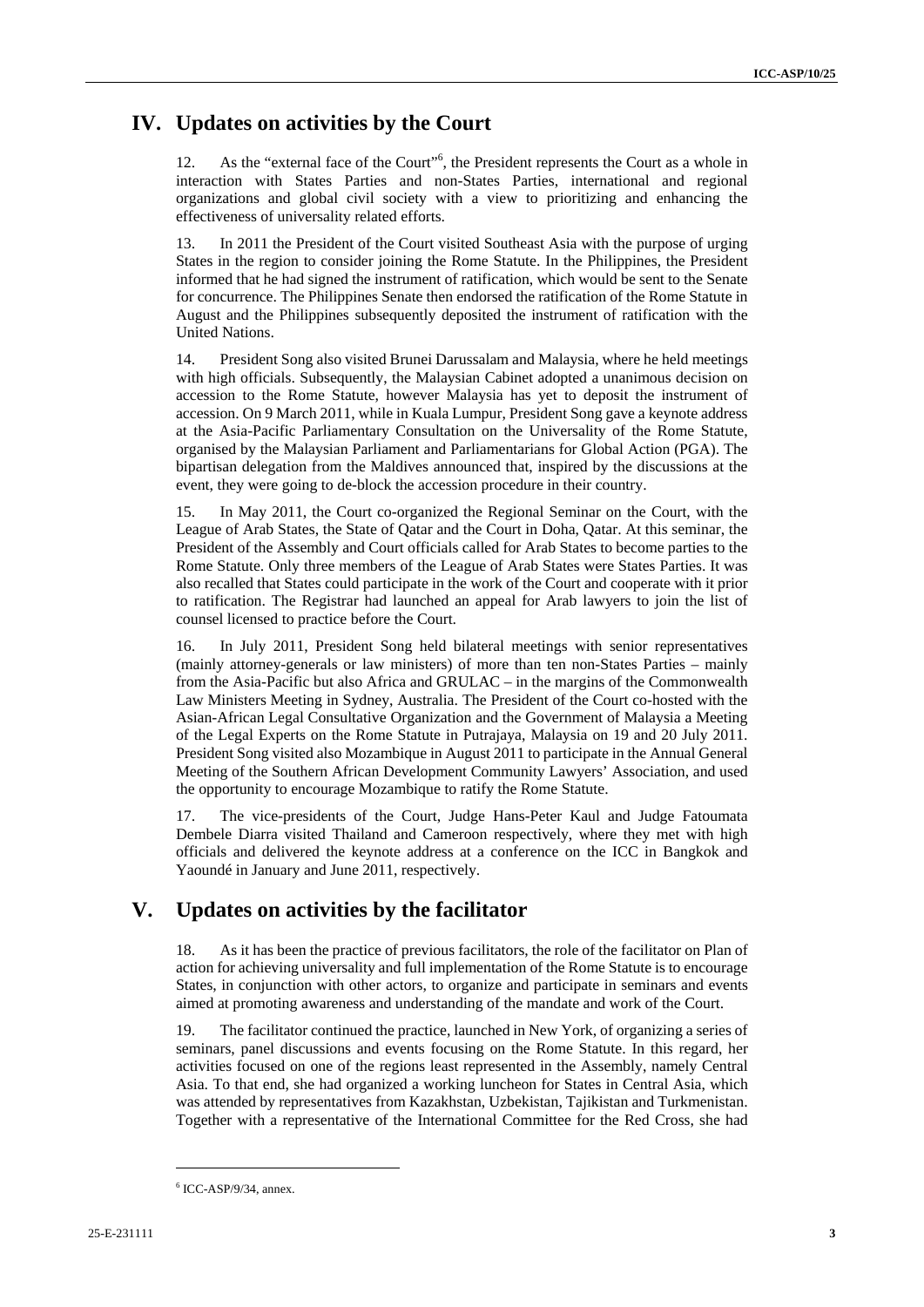discussed the latest developments relating to the Court, challenges in ratification and implementation of the Statute, and its relationship to international humanitarian law.

20. She had also held a number of bilateral meetings with representatives of south-east Asian States. Among the issues discussed were the importance of universality in ensuring that the Court becomes a global institution and the difficulties these states encounter in amending national legislation in order to ratify the Rome Statute, as well as the political challenges that hinder the ratification process. Some Asian states raised the issue of unavailability of adequate information on resources and activities relating to the ratification and implementation of the Rome Statute.

21. In addition to these meetings, the facilitator held numerous bilateral meetings with members of civil society, international organizations, academia, the International Committee of the Red Cross (ICRC) and the Secretariat.

### **VI. Challenges.**

22. Delegations identified the following key areas as needing further attention:

(a) Technical assistance and difficulties in amending national legislation in order to ratify the Rome Statute;

(b) Political challenges that hinder the ratification process; and

(c) Unavailability of adequate information on resources and activities relating to the ratification and implementation of the Rome Statute.

In this regard, the activities of the Secretariat, which will - within existing resources compile available resources and potential donors and post this information on the Court's website for easy access by States, is key in addressing the last two challenges.

### **VII. Findings**

23. At the informal consultations held in June and August, the facilitator encouraged the States Parties engage actively in the promotion of the Statute, its universality and full implementation. The importance of pursuing actions in this regard in all international forums, as well as in their bilateral, regional and multilateral relations was stressed.

24. The issue of the Agreement on Privileges and Immunities (APIC) has been raised in both informal meetings of the New York Working Group on the Plan of Action. The low number of ratification was noted and it was suggested that ratification of this instrument could be promoted side-by-side with ratification of the Statute. The Plan of action addresses both universality and full implementation of the Statute, and thus simultaneous demarches for ratification of both instruments could be envisaged. Although the number of parties to the APIC is far less than the parties to the Statute, it was mentioned that promotion of its ratification may, in fact, prove easier than ratification of the Statute.

25. The facilitator had undergone also bilateral discussion on the inclusion of a reference on the Agreement on the Privileges and Immunities of the Court in the Plan of Action and reported that States Parties had responded positively to this suggestion. The facilitator put forward several options to include a recommendation on promoting the ratification of the APIC. One option could be insertion as a recommendation in the Report of the Bureau on the Plan of Action or, as another option, the inclusion as one of the recommendations in the Plan of Action. Should the latter option be chosen, it could be included as a stand-alone paragraph or in the paragraph enumerating topics on which States Parties are encouraged to report to the Secretariat. There was a brief discussion on these options, with some States Parties suggesting that the former option would be more suitable at the moment.

26. Following the discussions at the meeting of 5 August, it was decided that the Bureau Report on the Plan of Action should recommend, for the future, the inclusion of a reference on the importance of ratifying the Agreement on the Privileges and Immunities of the Court in the Plan of Action.